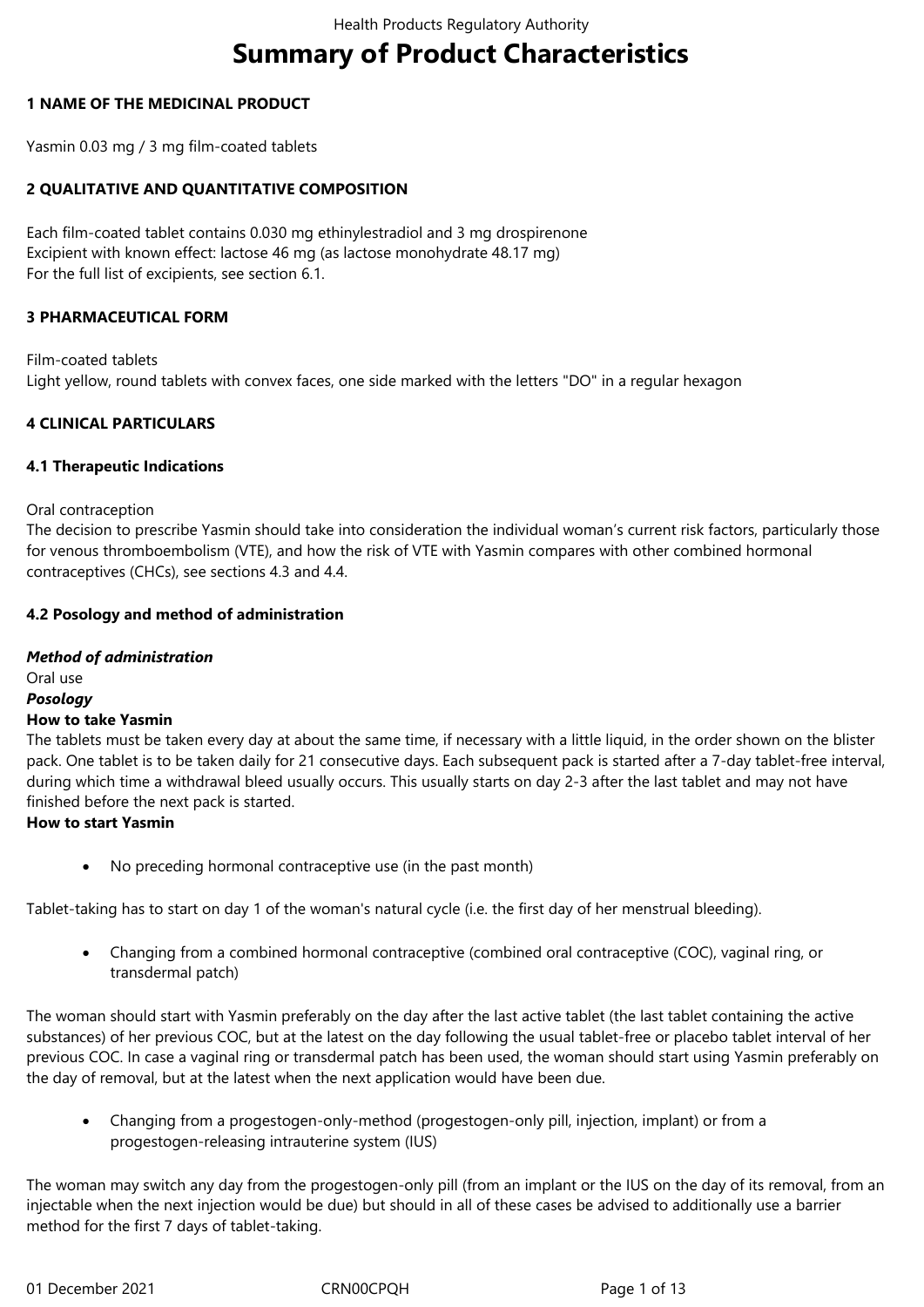Following first-trimester abortion

The woman may start immediately. When doing so, she need not take additional contraceptive measures.

Following delivery or second-trimester abortion

Women should be advised to start at day 21 to 28 after delivery or second-trimester abortion. When starting later, the woman should be advised to additionally use a barrier method for the first 7 days. However, if intercourse has already occurred, pregnancy should be excluded before the actual start of COC use or the woman has to wait for her first menstrual period. For breastfeeding women see section 4.6.

# **Management of missed tablets**

If the user is **less than 12 hours** late in taking any tablet, contraceptive protection is not reduced. The woman should take the tablet as soon as she remembers and should take further tablets at the usual time.

If she is **more than 12 hours** late in taking any tablet, contraceptive protection may be reduced. The management of missed tablets can be guided by the following two basic rules:

- 1. tablet-taking must never be discontinued for longer than 7 days
- 2. 7 days of uninterrupted tablet-taking are required to attain adequate suppression of the hypothalamic-pituitary-ovarian-axis.

Accordingly the following advice can be given in daily practice:

Week 1

The user should take the last missed tablet as soon as she remembers, even if this means taking two tablets at the same time. She then continues to take tablets at her usual time. In addition, a barrier method such as a condom should be used for the next 7 days. If intercourse took place in the preceding 7 days, the possibility of a pregnancy should be considered. The more tablets are missed and the closer they are to the regular tablet-free interval, the higher the risk of a pregnancy.

Week 2

The user should take the last missed tablet as soon as she remembers, even if this means taking two tablets at the same time. She then continues to take tablets at her usual time. Provided that the woman has taken her tablets correctly in the 7 days preceding the first missed tablet, there is no need to use extra contraceptive precautions. However, if she has missed more than 1 tablet, the woman should be advised to use extra precautions for 7 days.

Week 3

The risk of reduced reliability is imminent because of the forthcoming 7-day tablet-free interval. However, by adjusting the tablet-intake schedule, reduced contraceptive protection can still be prevented. By adhering to either of the following two options, there is therefore no need to use extra contraceptive precautions, provided that in the 7 days preceding the first missed tablet the woman has taken all tablets correctly. If this is not the case, she should follow the first of these two options and use extra precautions for the next 7 days as well.

- 1. The user should take the last missed tablet as soon as she remembers, even if this means taking two tablets at the same time. She then continues to take tablets at her usual time. The next blister pack must be started as soon as the current blister pack is finished, i.e., no gap should be left between packs. The user is unlikely to have a withdrawal bleed until the end of the second pack, but she may experience spotting or breakthrough bleeding on tablet-taking days.
- 2. The woman may also be advised to discontinue tablet-taking from the current blister pack. She should then have a tablet-free interval of up to 7 days, including the days she missed tablets, and subsequently continue with the next blister pack.

If the woman missed tablets and subsequently has no withdrawal bleed in the first normal tablet-free interval, the possibility of a pregnancy should be considered.

# **Advice in case of gastro-intestinal disturbances**

01 December 2021 CRN00CPQH Page 2 of 13 In case of severe gastro-intestinal disturbances (e.g., vomiting or diarrhoea), absorption may not be complete and additional contraceptive measures should be taken. If vomiting occurs within 3-4 hours after tablet-taking, a new (replacement) tablet should be taken as soon as possible. The new tablet should be taken within 12 hours of the usual time of tablet-taking if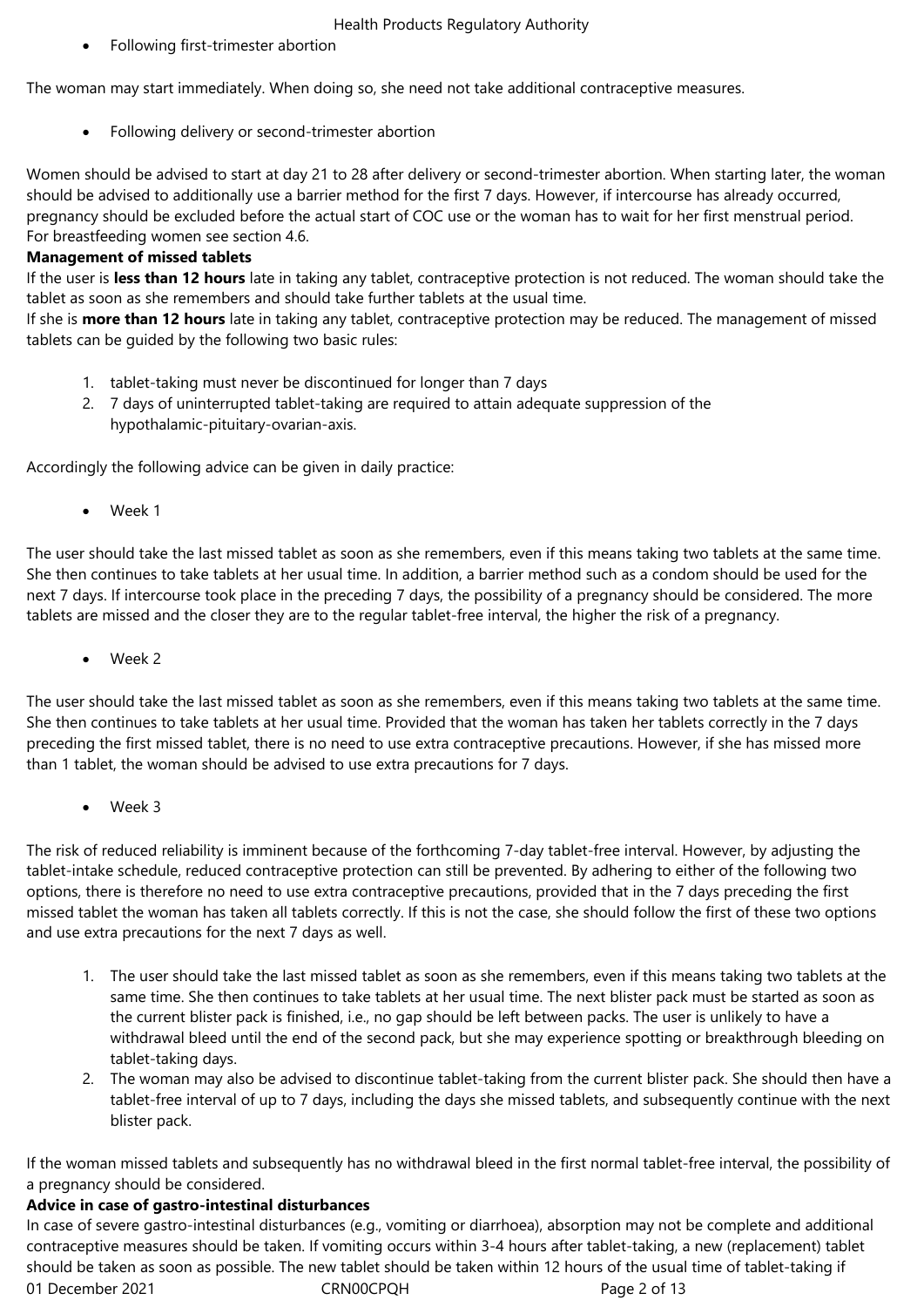possible. If more than 12 hours elapse, the advice concerning missed tablets, as given in section 4.2 "Management of missed tablets", is applicable. If the woman does not want to change her normal tablet-taking schedule, she has to take the extra tablet(s) from another blister pack.

# **How to postpone a withdrawal bleed**

To delay a period the woman should continue with another blister pack of Yasmin without a tablet-free interval. The extension can be carried on for as long as wished until the end of the second pack. During the extension the woman may experience breakthrough-bleeding or spotting. Regular intake of Yasmin is then resumed after the usual 7-day tablet-free interval. To shift her periods to another day of the week than the woman is used to with her current scheme, she can be advised to shorten her forthcoming tablet-free interval by as many days as she likes. The shorter the interval, the higher the risk that she does not have a withdrawal bleed and will experience breakthrough-bleeding and spotting during the subsequent pack (just as when delaying a period).

# *Additional information on special populations*

# *Paediatric population*

Yasmin is only indicated after menarche. Based on epidemiological data collected on more than 2000 adolescent women aged below 18 years, there are no data indicating that safety and efficacy in this young age group is different from that known in women aged above 18 years.

*Elderly*

Yasmin is not indicated after menopause.

*Patients with hepatic impairment*

Yasmin is contraindicated in women with severe hepatic diseases. See also sections 4.3 and 5.2.

*Patients with renal impairment*

Yasmin is contraindicated in women with severe renal insufficiency or acute renal failure. See also sections 4.3 and 5.2.

# **4.3 Contraindications**

Combined hormonal contraceptives (CHCs) should not be used in the following conditions. Should any of the conditions appear for the first time during CHC use, the product should be stopped immediately.

- Presence or risk of venous thromboembolism (VTE)
	- Venous thromboembolism current VTE (on anticoagulants) or history of (e.g. deep venous thrombosis [DVT] or pulmonary embolism [PE])
	- Known hereditary or acquired predisposition for venous thromboembolism, such as APC resistance, (including Factor V Leiden), antithrombin-III-deficiency, protein C deficiency, protein S deficiency
	- Major surgery with prolonged immobilisation (see section 4.4)
	- A high risk of venous thromboembolism due to the presence of multiple risk factors (see section 4.4)
- Presence or risk of arterial thromboembolism (ATE)
	- Arterial thromboembolism current arterial thromboembolism, history of arterial thromboembolism (e.g. myocardial infarction) or prodromal condition (e.g. angina pectoris)
	- Cerebrovascular disease current stroke, history of stroke or prodromal condition (e.g. transient ischaemic attack, TIA)
	- Known hereditary or acquired predisposition for arterial thromboembolism, such as hyperhomocysteinaemia and antiphospholipid-antibodies (anticardiolipin-antibodies, lupus anticoagulant)
	- History of migraine with focal neurological symptoms
	- A high risk of arterial thromboembolism due to multiple risk factors (see section 4.4) or to the presence of one serious risk factor such as:
		- o diabetes mellitus with vascular symptoms
		- o severe hypertension
		- o severe dyslipoproteinaemia
- Presence or history of severe hepatic disease as long as liver function values have not returned to normal
- Severe renal insufficiency or acute renal failure
- Presence or history of liver tumours (benign or malignant)
- Known or suspected sex-steroid influenced malignancies (e.g. of the genital organs or the breasts)
- Undiagnosed vaginal bleeding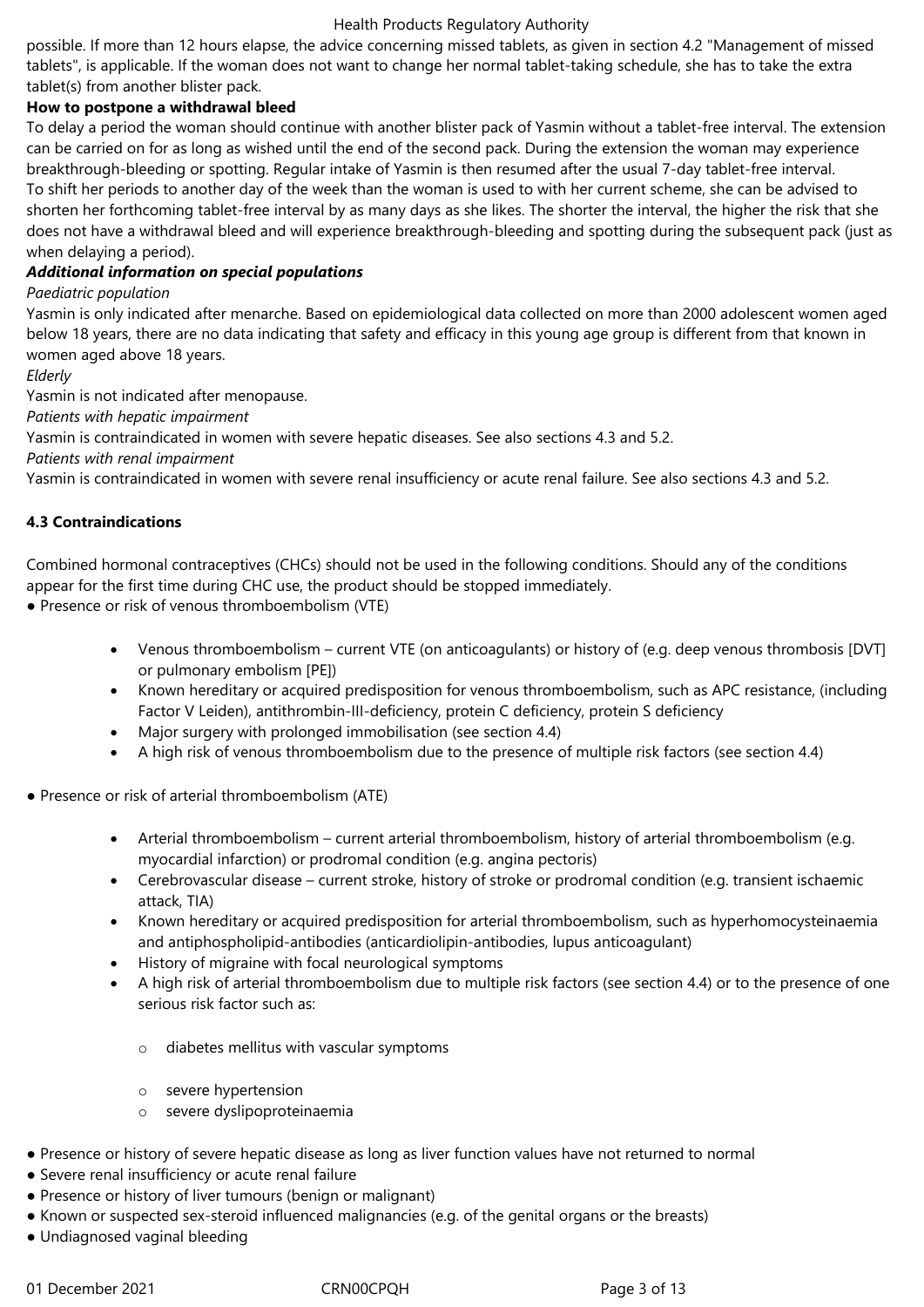● Hypersensitivity to the active substances or to any of the excipients listed in section 6.1.

Yasmin is contraindicated for concomitant use with the medicinal products containing ombitasvir/paritaprevir/ritonavir and dasabuvir or medicinal products containing glecaprevir/pibrentasvir (see sections 4.4 and 4.5).

#### **4.4 Special warnings and precautions for use**

#### **Warnings**

● If any of the conditions or risk factors mentioned below is present, the suitability of Yasmin should be discussed with the woman.

● In the event of aggravation, or first appearance of any of these conditions or risk factors, the woman should be advised to contact her doctor to determine whether the use of Yasmin should be discontinued.

● In case of suspected or confirmed VTE or ATE, CHC use should be discontinued. In case anti-coagulant therapy is started,

adequate alternative contraception should be initiated because of the teratogenicity of anticoagulant therapy (coumarins).

● Circulatory Disorders

\_\_\_\_\_\_\_\_\_\_\_\_\_\_\_\_\_\_\_\_\_\_\_\_\_\_\_\_\_\_

#### **Risk of venous thromboembolism (VTE)**

The use of any combined hormonal contraceptive (CHC) increases the risk of venous thromboembolism (VTE) compared with no use**. Products that contain levonorgestrel, norgestimate or norethisterone are associated with the lowest risk of VTE. Other products such as Yasmin may have up to twice this level of risk. The decision to use any product other than one with the lowest VTE risk should be taken only after a discussion with the woman to ensure she understands the risk of VTE with Yasmin, how her current risk factors influence this risk, and that her VTE risk is highest in the first ever year of use. There is also some evidence that the risk is increased when a CHC is re-started after a break in use of 4 weeks or more.**

In women who do not use a CHC and are not pregnant, about 2 out of 10,000 will develop a VTE over the period of one year. However, in any individual woman the risk may be far higher, depending on her underlying risk factors (see below). It is estimated<sup>1</sup> that out of 10,000 women who use a CHC containing drospirenone between 9 and 12 women will develop a

VTE in one year; this compares with about  $6^2$  in women who use a levonorgestrel-containing CHC.

In both cases, the number of VTEs per year is fewer than the number expected during pregnancy or in the postpartum period. VTE may be fatal in 1-2% of the cases.

 $1$  These incidences were estimated from the totality of the epidemiological study data, using relative risks for the different products compared with levonorgestrel-containing CHCs.

 $2$  Mid-point of range of 5-7 per 10,000 WY, based on a relative risk for CHCs containing levonorgestrel versus non-use of approximately 2.3 to 3.6

#### **Number of VTE events per 10,000 women in one year**



Extremely rarely, thrombosis has been reported to occur in CHC users in other blood vessels, e.g. hepatic, mesenteric, renal or retinal veins and arteries.

# **Risk factors for VTE**

The risk for venous thromboembolic complications in CHC users may increase substantially in a woman with additional risk factors, particularly if there are multiple risk factors (see table).

01 December 2021 CRN00CPQH Page 4 of 13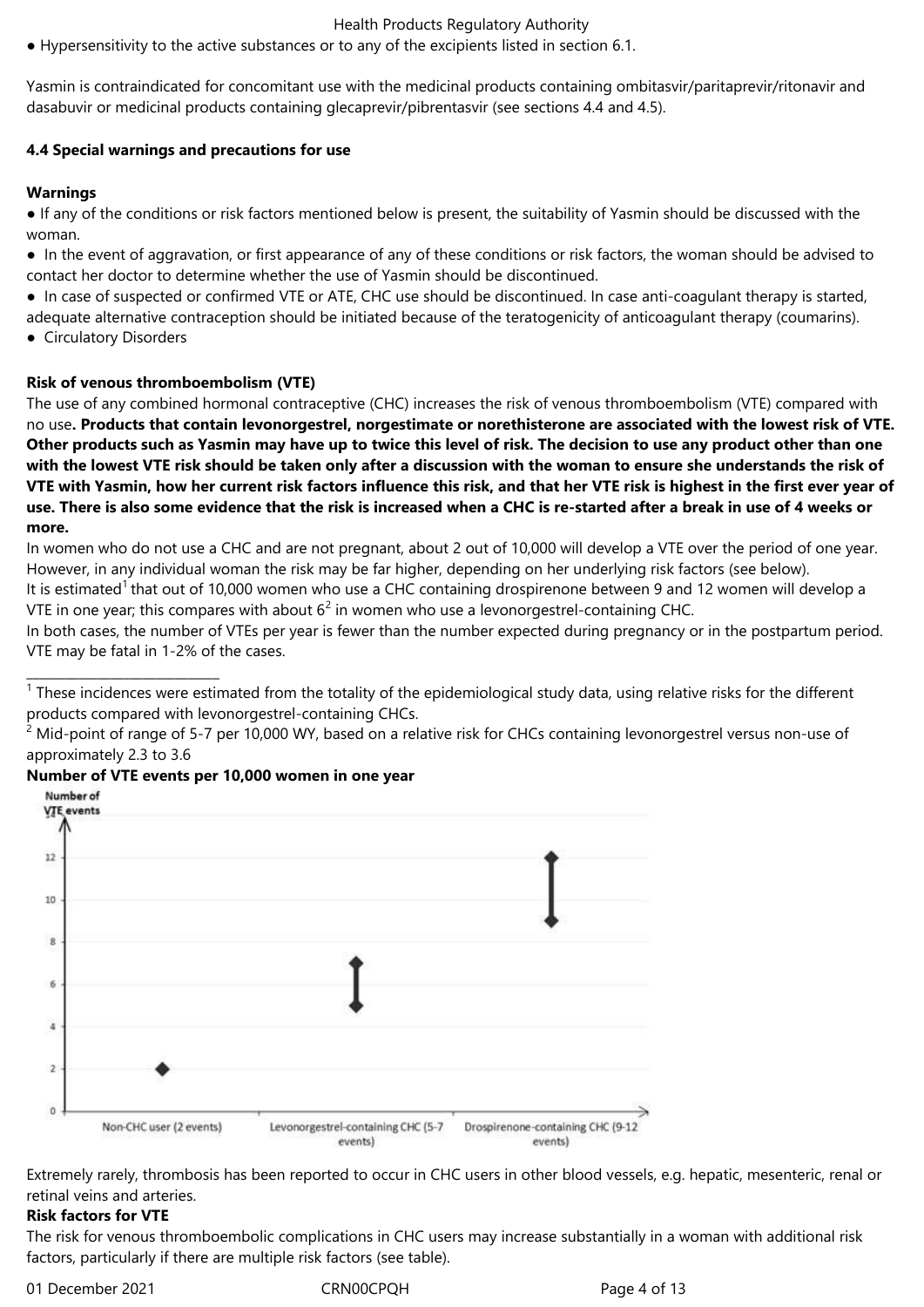Yasmin is contraindicated if a woman has multiple risk factors that put her at high risk of venous thrombosis (see section 4.3). If a woman has more than one risk factor, it is possible that the increase in risk is greater than the sum of the individual factors – in this case her total risk of VTE should be considered. If the balance of benefits and risks is considered to be negative a CHC should not be prescribed (see section 4.3).

# **Table: Risk factors for VTE**

| <b>Risk factor</b>                                                                                                                                                                                                                                                  | Comment                                                                                                                                                                                                                                                                                                                                                                                               |
|---------------------------------------------------------------------------------------------------------------------------------------------------------------------------------------------------------------------------------------------------------------------|-------------------------------------------------------------------------------------------------------------------------------------------------------------------------------------------------------------------------------------------------------------------------------------------------------------------------------------------------------------------------------------------------------|
| Obesity (body mass index over 30 $kg/m2$ )                                                                                                                                                                                                                          | Risk increases substantially as BMI rises.<br>Particularly important to consider if other risk factors<br>also present.                                                                                                                                                                                                                                                                               |
| Prolonged immobilisation, major surgery, any surgery to the legs or<br>pelvis, neurosurgery, or major trauma<br>Note: temporary immobilisation including air travel >4 hours can<br>also be a risk factor for VTE, particularly in women with other risk<br>factors | In these situations it is advisable to discontinue use of<br>the pill (in the case of elective surgery at least four<br>weeks in advance) and not resume until two weeks<br>after complete remobilisation. Another method of<br>contraception should be used to avoid unintentional<br>pregnancy.<br>Antithrombotic treatment should be considered if<br>Yasmin has not been discontinued in advance. |
| Positive family history (venous thromboembolism ever in a sibling or<br>parent especially at a relatively early age e.g. before 50).                                                                                                                                | If a hereditary predisposition is suspected, the woman<br>should be referred to a specialist for advice before<br>deciding about any CHC use                                                                                                                                                                                                                                                          |
| Other medical conditions associated with VTE                                                                                                                                                                                                                        | Cancer, systemic lupus erythematosus, haemolytic<br>uraemic syndrome, chronic inflammatory bowel<br>disease (Crohn's disease or ulcerative colitis) and sickle<br>cell disease                                                                                                                                                                                                                        |
| Increasing age                                                                                                                                                                                                                                                      | Particularly above 35 years                                                                                                                                                                                                                                                                                                                                                                           |

There is no consensus about the possible role of varicose veins and superficial thrombophlebitis in the onset or progression of venous thrombosis.

The increased risk of thromboembolism in pregnancy, and particularly the 6-week period of the puerperium, must be considered (for information on "Pregnancy and lactation" see section 4.6).

#### **Symptoms of VTE (deep vein thrombosis and pulmonary embolism)**

In the event of symptoms women should be advised to seek urgent medical attention and to inform the healthcare professional that she is taking a CHC.

Symptoms of deep vein thrombosis (DVT) can include:

- unilateral swelling of the leg and/or foot or along a vein in the leg;
- pain or tenderness in the leg which may be felt only when standing or walking,
- increased warmth in the affected leg; red or discoloured skin on the leg.

Symptoms of pulmonary embolism (PE) can include:

- sudden onset of unexplained shortness of breath or rapid breathing;
- sudden coughing which may be associated with haemoptysis;
- sharp chest pain;
- severe light headedness or dizziness;
- rapid or irregular heartbeat.

Some of these symptoms (e.g. "shortness of breath", "coughing") are non-specific and might be misinterpreted as more common or less severe events (e.g. respiratory tract infections).

Other signs of vascular occlusion can include: sudden pain, swelling and slight blue discoloration of an extremity. If the occlusion occurs in the eye symptoms can range from painless blurring of vision which can progress to loss of vision. Sometimes loss of vision can occur almost immediately.

#### **Risk of arterial thromboembolism (ATE)**

Epidemiological studies have associated the use of CHCs with an increased risk for arterial thromboembolism (myocardial infarction) or for cerebrovascular accident (e.g. transient ischaemic attack, stroke). Arterial thromboembolic events may be fatal.

# **Risk factors for ATE**

The risk of arterial thromboembolic complications or of a cerebrovascular accident in CHC users increases in women with risk factors (see table). Yasmin is contraindicated if a woman has one serious or multiple risk factors for ATE that puts her at high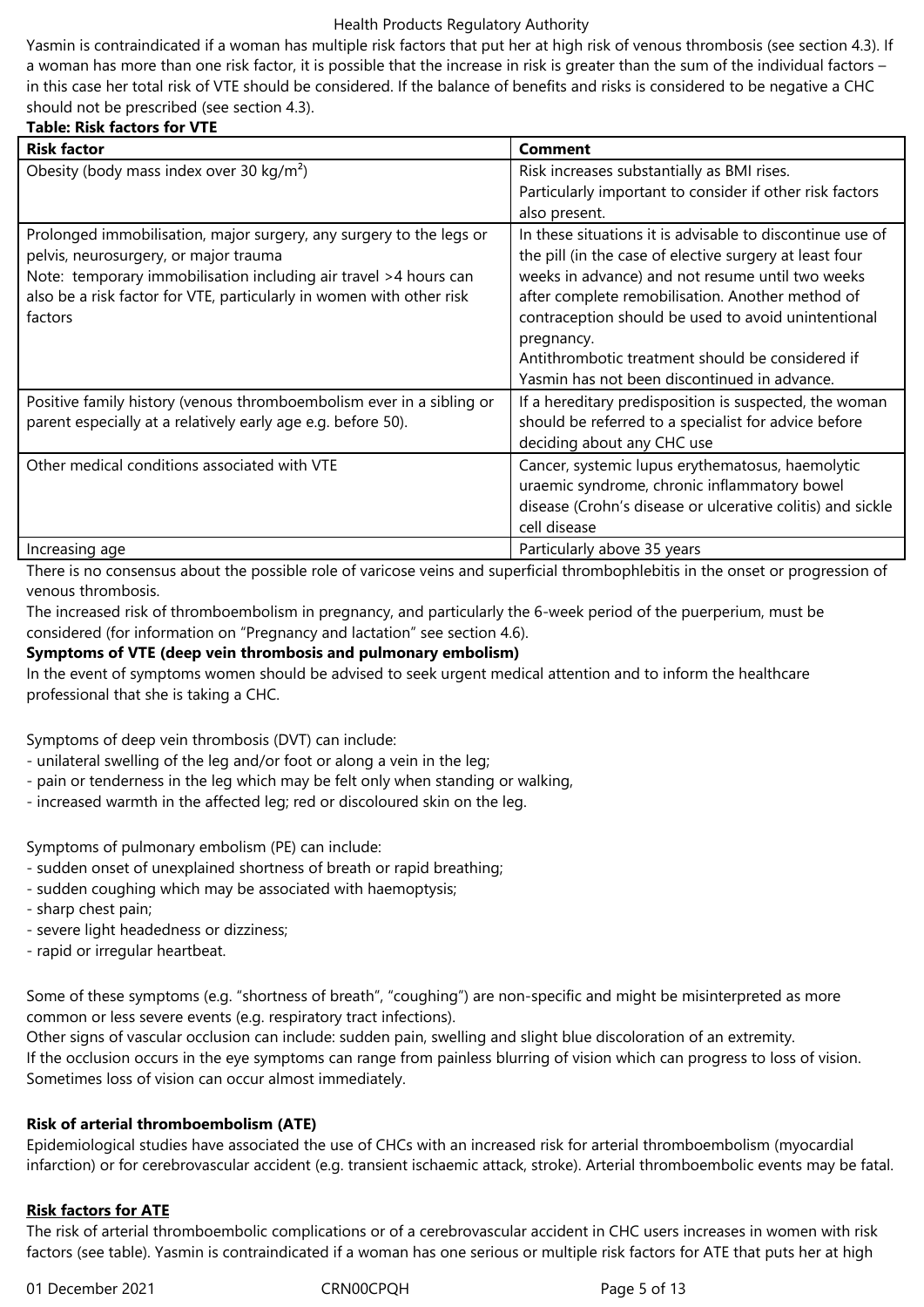risk of arterial thrombosis (see section 4.3). If a woman has more than one risk factor, it is possible that the increase in risk is greater than the sum of the individual factors - in this case her total risk should be considered. If the balance of benefits and risks is considered to be negative a CHC should not be prescribed (see section 4.3).

# **Table: Risk factors for ATE**

| <b>Risk factor</b>                                                                                                                  | <b>Comment</b>                                                                                                                                                                      |
|-------------------------------------------------------------------------------------------------------------------------------------|-------------------------------------------------------------------------------------------------------------------------------------------------------------------------------------|
| Increasing age                                                                                                                      | Particularly above 35 years                                                                                                                                                         |
| Smoking                                                                                                                             | Women should be advised not to smoke if they wish to<br>use a CHC. Women over 35 who continue to smoke<br>should be strongly advised to use a different method<br>of contraception. |
| Hypertension                                                                                                                        |                                                                                                                                                                                     |
| Obesity (body mass index over 30 kg/m <sup>2</sup> )                                                                                | Risk increases substantially as BMI increases.<br>Particularly important in women with additional risk<br>factors                                                                   |
| Positive family history (arterial thromboembolism ever in a sibling or<br>parent especially at relatively early age e.g. below 50). | If a hereditary predisposition is suspected, the woman<br>should be referred to a specialist for advice before<br>deciding about any CHC use                                        |
| Migraine                                                                                                                            | An increase in frequency or severity of migraine during<br>CHC use (which may be prodromal of a<br>cerebrovascular event) may be a reason for immediate<br>discontinuation          |
| Other medical conditions associated with adverse vascular events                                                                    | Diabetes mellitus, hyperhomocysteinaemia, valvular<br>heart disease and atrial fibrillation,<br>dyslipoproteinaemia and systemic lupus<br>erythematosus.                            |

#### **Symptoms of ATE**

In the event of symptoms women should be advised to seek urgent medical attention and to inform the healthcare professional that she is taking a CHC.

Symptoms of a cerebrovascular accident can include:

- sudden numbness or weakness of the face, arm or leg, especially on one side of the body;
- sudden trouble walking, dizziness, loss of balance or coordination;
- sudden confusion, trouble speaking or understanding;
- sudden trouble seeing in one or both eyes;
- sudden, severe or prolonged headache with no known cause;
- loss of consciousness or fainting with or without seizure.
- Temporary symptoms suggest the event is a transient ischaemic attack (TIA).

Symptoms of myocardial infarction (MI) can include:

- pain, discomfort, pressure, heaviness, sensation of squeezing or fullness in the chest, arm, or below the breastbone;
- discomfort radiating to the back, jaw, throat, arm, stomach;
- feeling of being full, having indigestion or choking;
- sweating, nausea, vomiting or dizziness;
- extreme weakness, anxiety, or shortness of breath;
- rapid or irregular heartbeats.

#### ● Tumours

An increased risk of cervical cancer in long-term users of COCs (> 5 years) has been reported in some epidemiological studies, but there continues to be controversy about the extent to which this finding is attributable to the confounding effects of sexual behaviour and other factors such as human papilloma virus (HPV).

A meta-analysis from 54 epidemiological studies reported that there is a slightly increased relative risk (RR = 1.24) of having breast cancer diagnosed in women who are currently using COCs. The excess risk gradually disappears during the course of the 10 years after cessation of COC use. Because breast cancer is rare in women under 40 years of age, the excess number of breast cancer diagnoses in current and recent COC users is small in relation to the overall risk of breast cancer. These studies do not provide evidence for causation. The observed pattern of increased risk may be due to an earlier diagnosis of breast cancer in COC users, the biological effects of COCs or a combination of both. The breast cancers diagnosed in ever-users tend to be less advanced clinically than the cancers diagnosed in never-users.

01 December 2021 CRN00CPQH Page 6 of 13 In rare cases, benign liver tumours, and even more rarely, malignant liver tumours have been reported in users of COCs. In isolated cases, these tumours have led to life-threatening intra-abdominal haemorrhages. A hepatic tumour should be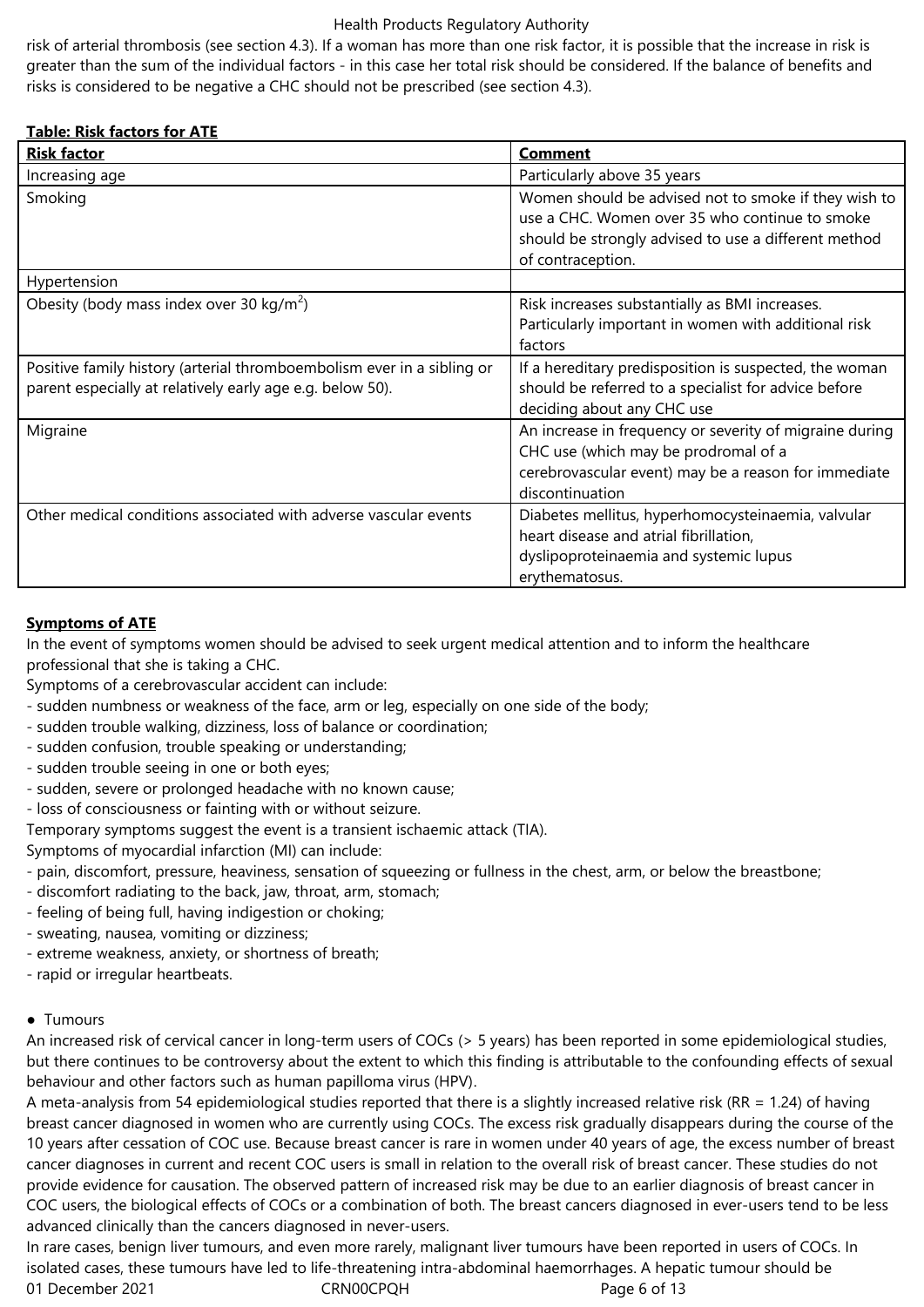considered in the differential diagnosis when severe upper abdominal pain, liver enlargement or signs of intra-abdominal haemorrhage occur in women taking COCs.

With the use of the higher-dosed COCs (50 µg ethinylestradiol) the risk of endometrial and ovarian cancer is reduced. Whether this also applies to lower-dosed COCs remains to be confirmed.

# ● Other conditions

The progestin component in Yasmin is an aldosterone antagonist with potassium sparing properties. In most cases, no increase of potassium levels is to be expected. In a clinical study, however in some patients with mild or moderate renal impairment and concomitant use of potassium-sparing medicinal products serum potassium levels slightly, but not significantly, increased during drospirenone intake. Therefore, it is recommended to check serum potassium during the first treatment cycle in patients presenting with renal insufficiency and a pretreatment serum potassium in the upper reference range, and particularly during concomitant use of potassium sparing medicinal products. See also section 4.5.

Women with hypertriglyceridemia, or a family history thereof, may be at an increased risk of pancreatitis when using COCs. Although small increases in blood pressure have been reported in many women taking COCs, clinically relevant increases are rare. Only in these rare cases an immediate discontinuation of COC use is justified. If, during the use of a COC in preexisting hypertension, constantly elevated blood pressure values or a significant increase in blood pressure do not respond adequately to antihypertensive treatment, the COC must be withdrawn. Where considered appropriate, COC use may be resumed if normotensive values can be achieved with antihypertensive therapy.

The following conditions have been reported to occur or deteriorate with both pregnancy and COC use, but the evidence of an association with COC use is inconclusive: jaundice and/or pruritus related to cholestasis; gallstones; porphyria; systemic lupus erythematosus; haemolytic uremic syndrome; Sydenham's chorea; herpes gestationis; otosclerosis-related hearing loss. In women with hereditary angioedema exogenous estrogens may induce or exacerbate symptoms of angioedema. Acute or chronic disturbances of liver function may necessitate the discontinuation of COC use until markers of liver function return to normal. Recurrence of cholestatic jaundice and/or cholestasis-related pruritus which previously occurred during pregnancy or during previous use of sex steroids necessitates the discontinuation of COCs.

Although COCs may have an effect on peripheral insulin resistance and glucose tolerance, there is no evidence for a need to alter the therapeutic regimen in diabetics using low-dose COCs (containing < 0.05 mg ethinylestradiol). However, diabetic women should be carefully observed, particularly in the early stage of COC use.

Worsening of epilepsy, of Crohn's disease and of ulcerative colitis has been reported during COC use.

Depressed mood and depression are well-known undesirable effects of hormonal contraceptive use (see section 4.8). Depression can be serious and is a well-known risk factor for suicidal behaviour and suicide. Women should be advised to contact their physician in case of mood changes and depressive symptoms, including shortly after initiating the treatment.

Chloasma may occasionally occur, especially in women with a history of chloasma gravidarum. Women with a tendency to chloasma should avoid exposure to the sun or ultraviolet radiation whilst taking COCs.

This medicinal product contains 46 mg lactose per tablet. Patients with rare hereditary problems of galactose intolerance, the Lapp lactase deficiency or glucose-galactose malabsorption who are on a lactose-free diet should take this amount into consideration.

# ALT elevations

During clinical trials with patients treated for hepatitis C virus infections (HCV) with the medicinal products containing ombitasvir/paritaprevir/ritonavir and dasabuvir with or without ribavirin, transaminase (ALT) elevations higher than 5 times the upper limit of normal (ULN) occurred significantly more frequent in women using ethinylestradiol-containing medications such as combined hormonal contraceptives (CHCs). Additionally, also in patients treated with glecaprevir/pibrentasvir, ALT elevations were observed in women using ethinylestradiol-containing medications such as CHCs (see sections 4.3 and 4.5).

# **Medical examination/consultation**

Prior to the initiation or reinstitution of Yasmin a complete medical history (including family history) should be taken and pregnancy must be ruled out. Blood pressure should be measured and a physical examination should be performed, guided by the contra-indications (see section 4.3) and warnings (see section 4.4). It is important to draw a woman's attention to the information on venous and arterial thrombosis, including the risk of Yasmin compared with other CHCs, the symptoms of VTE and ATE, the known risk factors and what to do in the event of a suspected thrombosis.

The woman should also be instructed to carefully read the user leaflet and to adhere to the advice given. The frequency and nature of examinations should be based on established practice guidelines and be adapted to the individual woman. Women should be advised that hormonal contraceptives do not protect against HIV infections (AIDS) and other sexually transmitted diseases.

# **Reduced efficacy**

01 December 2021 CRN00CPQH Page 7 of 13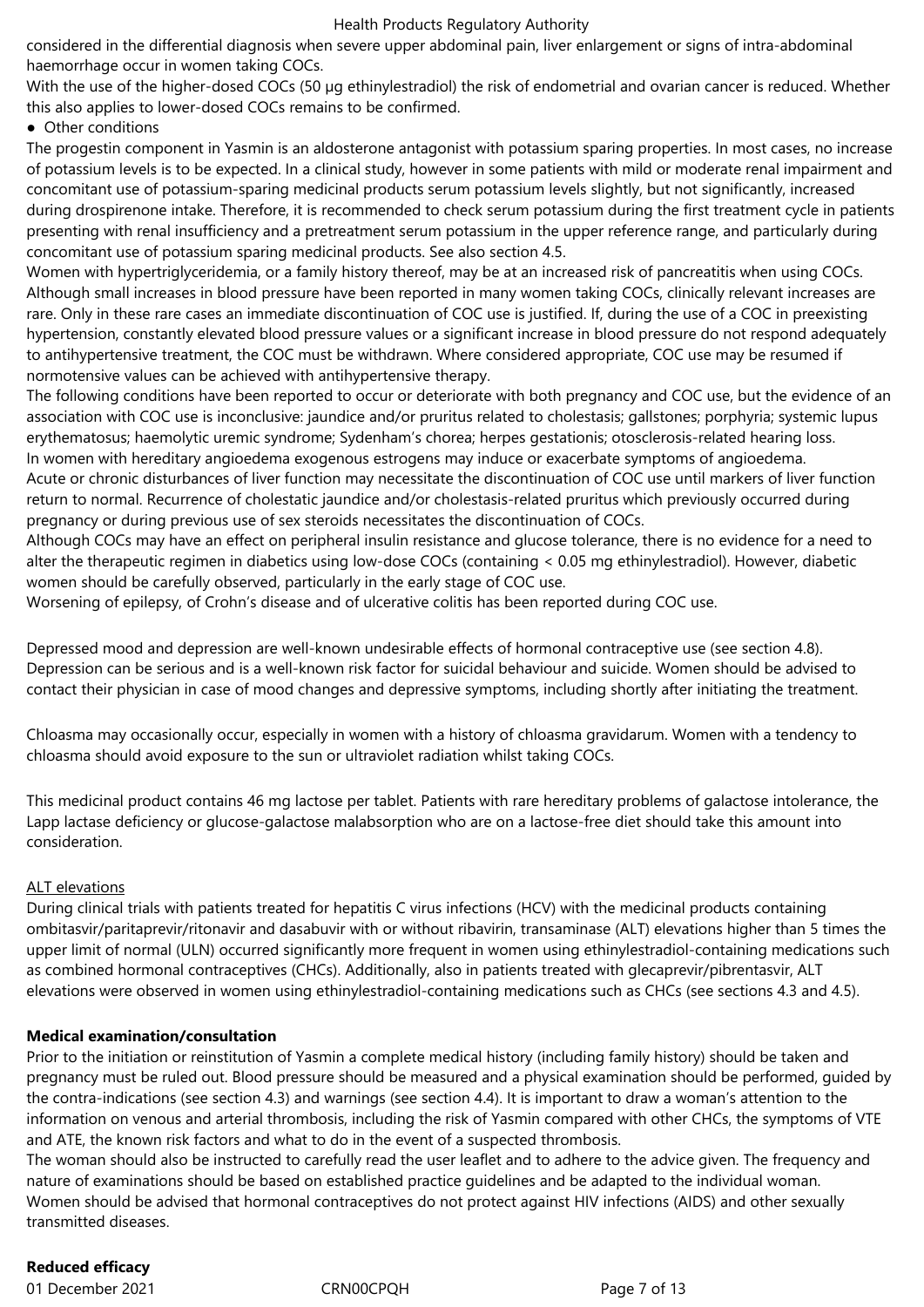The efficacy of COCs may be reduced in the event of e.g. missed tablets (see section 4.2), gastro-intestinal disturbances(see section 4.2) or concomitant medication (see section 4.5).

# **Reduced cycle control**

With all COCs, irregular bleeding (spotting or breakthrough bleeding) may occur, especially during the first months of use. Therefore, the evaluation of any irregular bleeding is only meaningful after an adaptation interval of about three cycles. If bleeding irregularities persist or occur after previously regular cycles, then non-hormonal causes should be considered and adequate diagnostic measures are indicated to exclude malignancy or pregnancy. These may include curettage. In some women withdrawal bleeding may not occur during the tablet-free interval. If the COC has been taken according to the directions described in section 4.2, it is unlikely that the woman is pregnant. However, if the COC has not been taken according to these directions prior to the first missed withdrawal bleed or if two withdrawal bleeds are missed, pregnancy must be ruled out before COC use is continued.

# **4.5 Interaction with other medicinal products and other forms of interactions**

Note: The prescribing information of concomitant medications should be consulted to identify potential interactions.

● Effects of other medicinal products on Yasmin

Interactions can occur with drugs that induce microsomal enzymes which can result in increased clearance of sex hormones and which may lead to breakthrough bleeding and/or contraceptive failure.

Management

Enzyme induction can already be observed after a few days of treatment. Maximal enzyme induction is generally seen within a few weeks. After the cessation of drug therapy enzyme induction may be sustained for about 4 weeks. Short-term treatment

Women on treatment with enzyme-inducing drugs should temporarily use a barrier method or another method of contraception in addition to the COC. The barrier method must be used during the whole time of the concomitant drug therapy and for 28 days after its discontinuation. If the drug therapy runs beyond the end of the tablets in the COC pack, the next COC pack should be started right after the previous one without the usual tablet-free interval.

Long-term treatment

In women on long-term treatment with hepatic enzyme-inducing active substances, another reliable, non-hormonal, method of contraception is recommended.

The following interactions have been reported in the literature.

*Substances increasing the clearance of COCs (diminished efficacy of COCs by enzyme-induction), e.g.:*

Barbiturates, bosentan, carbamazepine, phenytoin, primidone, rifampicin, and HIV medication ritonavir, nevirapine and efavirenz and possibly also felbamate, griseofulvin, oxcarbazepine, topiramate and products containing the herbal remedy St. John's Wort (hypericum perforatum).

*Substances with variable effects on the clearance of COCs:*

When co-administered with COCs many combinations of HIV protease inhibitors and non-nucleoside reverse transcriptase inhibitors, including combinations with HCV inhibitors can increase or decrease plasma concentrations of estrogen or progestins. The net effect of these changes may be clinically relevant in some cases.

Therefore, the prescribing information of concomitant HIV/HCV medications should be consulted to identify potential interactions and any related recommendations. In case of any doubt, an additional barrier contraceptive method should be used by women on protease inhibitor or non-nucleoside reverse transcriptase inhibitor therapy.

*Substances decreasing the clearance of COCs (enzyme inhibitors):*

The clinical relevance of potential interactions with enzyme inhibitors remains unknown.

Concomitant administration of strong CYP3A4 inhibitors can increase plasma concentrations of the estrogen or the progestin or both.

In a multiple dose study with a drospirenone (3 mg/day) / ethinylestradiol (0.02 mg/day) combination, co-administration of the strong CYP3A4 inhibitor ketoconazole for 10 days increased the AUC(0-24h) of drospirenone and ethinylestradiol 2.7-fold and 1.4-fold, respectively.

Etoricoxib doses of 60 to 120 mg/day have been shown to increase plasma concentrations of ethinylestradiol 1.4 to 1.6-fold, respectively when taken concomitantly with a combined hormonal contraceptive containing 0.035 mg ethinylestradiol.

● Effects of Yasmin on other medicinal products

COCs may affect the metabolism of certain other active substances. Accordingly, plasma and tissue concentrations may either increase (e.g. ciclosporin) or decrease (e.g. lamotrigine).

Based on in vivo interaction studies in female volunteers using omeprazole, simvastatin or midazolam as marker substrate, a clinically relevant interaction of drospirenone at doses of 3 mg with the cytochrome P450 mediated metabolism of other active substances is unlikely.

Clinical data suggests that ethinylestradiol is inhibiting the clearance of CYP1A2 substrates leading to a weak (e.g. theophylline) or moderate (e.g. tizanidine) increase in their plasma concentration.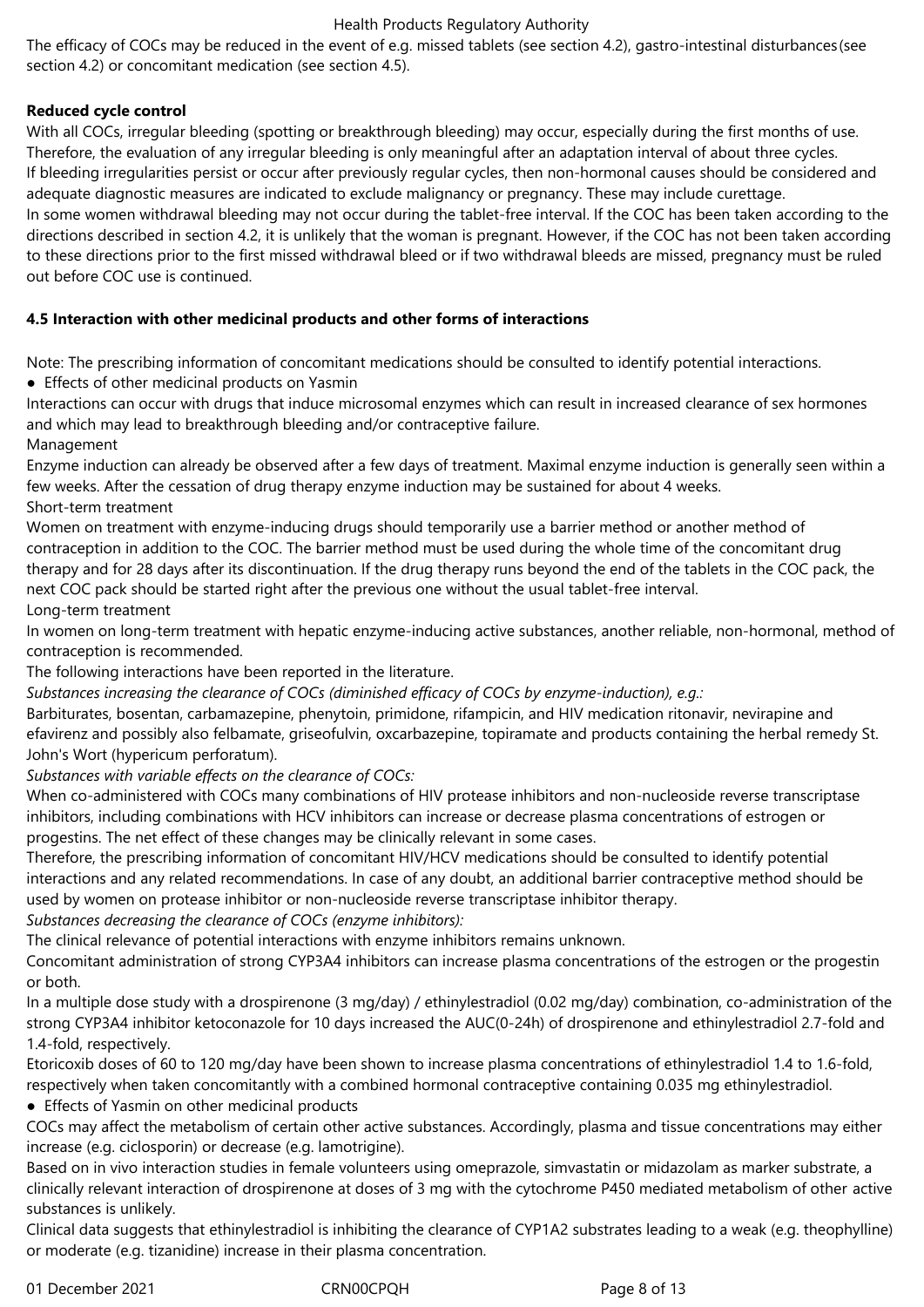#### ● Pharmacodynamic interactions

Concomitant use with the medicinal products containing ombitasvir/paritaprevir/ritonavir and dasabuvir, with or without ribavirin, or glecaprevir/pibrentasvir may increase the risk of ALT elevations (see sections 4.3 and 4.4).

Therefore, Yasmin-users must switch to an alternative method of contraception (e.g., progestagen-only contraception or non-hormonal methods) prior to starting therapy with this combination drug regimen. Yasmin can be restarted 2 weeks following completion of treatment with this combination drug regimen.

In patients without renal insufficiency, the concomitant use of drospirenone and ACE-inhibitors or NSAIDs did not show a significant effect on serum potassium. Nevertheless, concomitant use of Yasmin with aldosterone antagonists or potassium-sparing diuretics has not been studied. In this case, serum potassium should be tested during the first treatment cycle. See also section 4.4.

● Other forms of interaction

#### Laboratory tests

The use of contraceptive steroids may influence the results of certain laboratory tests, including biochemical parameters of liver, thyroid, adrenal and renal function, plasma levels of (carrier) proteins, e.g. corticosteroid-binding globulin and lipid/lipoprotein fractions, parameters of carbohydrate metabolism and parameters of coagulation and fibrinolysis. Changes generally remain within the normal laboratory range. Drospirenone causes an increase in plasma renin activity and plasma aldosterone induced by its mild antimineralocorticoid activity.

#### **4.6 Fertility, pregnancy and lactation**

# **Pregnancy**

Yasmin is not indicated during pregnancy.

If pregnancy occurs during use of Yasmin, the preparation should be withdrawn immediately. Extensive epidemiological studies have revealed neither an increased risk of birth defects in children born to women who used COCs prior to pregnancy, nor a teratogenic effect when COCs were taken inadvertently during pregnancy.

Animal studies have shown undesirable effects during pregnancy and lactation (see section 5.3). Based on these animal data, undesirable effects due to hormonal action of the active compounds cannot be excluded. However, general experience with COCs during pregnancy did not provide evidence for an actual undesirable effect in humans.

The available data regarding the use of Yasmin during pregnancy are too limited to permit conclusions concerning negative effects of Yasmin on pregnancy, health of the foetus or neonate. To date, no relevant epidemiological data are available. The increased risk of VTE during the postpartum period should be considered when re-starting Yasmin (see section 4.2 and 4.4).

# Breastfeeding

Lactation may be influenced by COCs as they may reduce the quantity and change the composition of breast milk. Therefore, the use of COCs should generally not be recommended until the breast-feeding mother has completely weaned her child. Small amounts of the contraceptive steroids and/or their metabolites may be excreted with the milk during COC use. These amounts may affect the child.

# **4.7 Effects on ability to drive and use machines**

No studies on the effects on the ability to drive and use machines have been performed. No effects on ability to drive and use machines have been observed in users of COCs.

# **4.8 Undesirable effects**

For serious undesirable effects in COC users see also section 4.4.

The following adverse drug reactions have been reported during use of Yasmin:

| System Organ Class (MedDRA) |           | Frequency of adverse reactions |               |                      |
|-----------------------------|-----------|--------------------------------|---------------|----------------------|
|                             |           | Common                         | Uncommon      | Rare                 |
|                             |           | $\geq 1/100$ to                | $≥1/1,000$ to | $\geq$ 1/10,000 to < |
|                             |           | 1/10                           | < 1/100       | 1/1,000              |
| Immune system disorders     |           |                                |               | Hypersensitivity,    |
|                             |           |                                |               | Asthma               |
| Psychiatric disorders       |           | Depressive                     | Libido        |                      |
|                             |           | mood                           | increased,    |                      |
|                             |           |                                | Libido        |                      |
|                             |           |                                | decreased     |                      |
| Nervous system disorders    |           | Headache                       |               |                      |
| Ear and labyrinth disorders |           |                                |               | Hypoacusis           |
| 01 December 2021            | CRN00CPQH | Page 9 of 13                   |               |                      |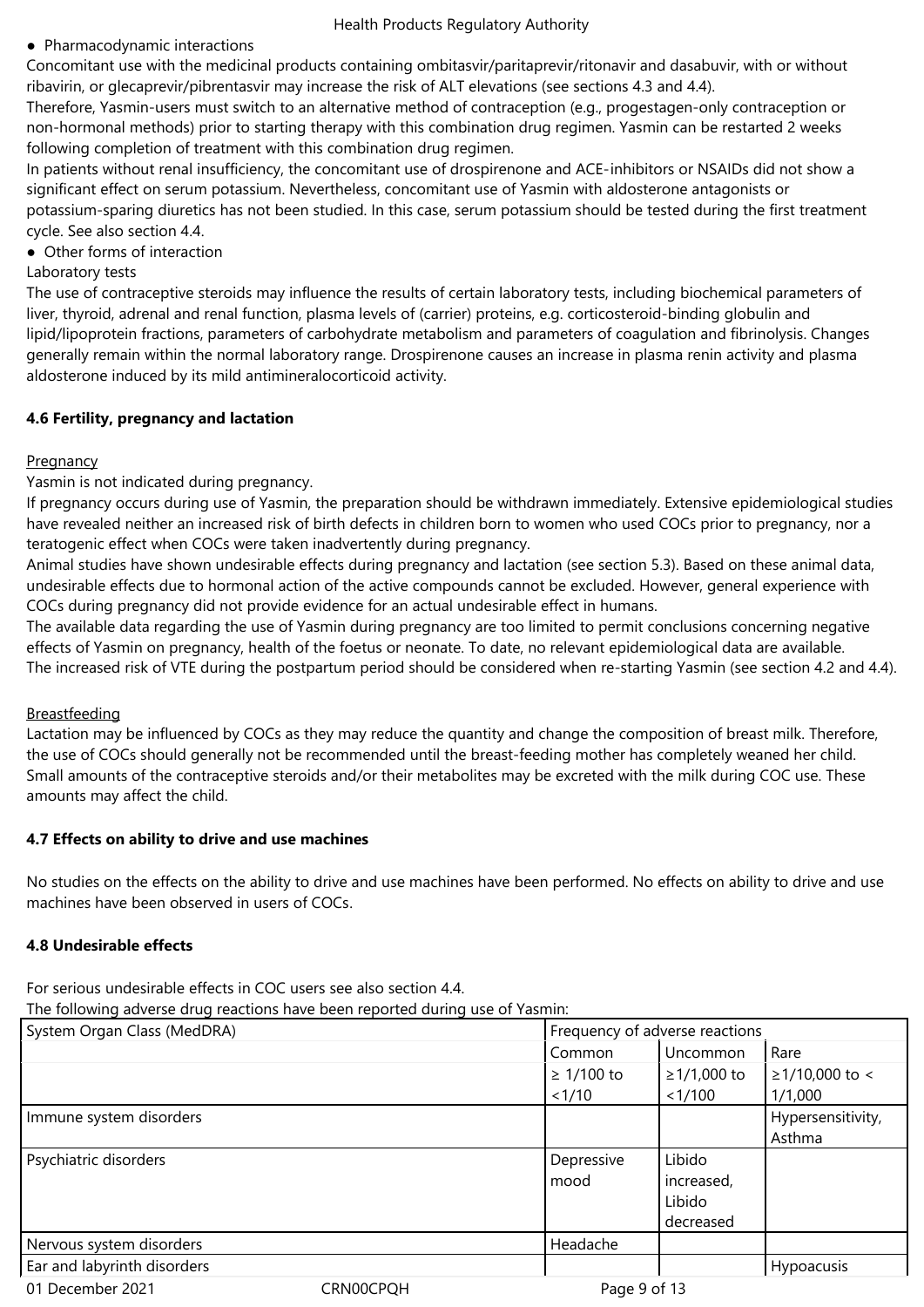| Health Products Regulatory Authority |  |
|--------------------------------------|--|
|--------------------------------------|--|

| Vascular disorders                                   | Migraine       |               | Venous           |
|------------------------------------------------------|----------------|---------------|------------------|
|                                                      |                | Hypertension, |                  |
|                                                      |                | Hypotension   | thromboembolism  |
|                                                      |                |               | (VTE)            |
|                                                      |                |               | Arterial         |
|                                                      |                |               | thromboembolism  |
|                                                      |                |               | (ATE)            |
| Gastrointestinal disorders                           | Nausea         | Vomiting,     |                  |
|                                                      |                | Diarrhoea     |                  |
| Skin and                                             |                | Acne,         | Erythema         |
| subcutaneous tissue disorders                        |                | Eczema,       | nodosum,         |
|                                                      |                | Pruritus,     | Erythema         |
|                                                      |                | Alopecia      | multiforme       |
| Reproductive system and breast disorders             | Menstrual      | <b>Breast</b> | Breast discharge |
|                                                      | disorders,     | enlargement,  |                  |
|                                                      | Intermenstrual | Vaginal       |                  |
|                                                      | bleeding,      | infection     |                  |
|                                                      | Breast pain,   |               |                  |
|                                                      | <b>Breast</b>  |               |                  |
|                                                      | tenderness,    |               |                  |
|                                                      | Vaginal        |               |                  |
|                                                      | discharge,     |               |                  |
|                                                      | Vulvovaginal   |               |                  |
|                                                      | candidiasis    |               |                  |
| General disorders and administration site conditions |                | Fluid         |                  |
|                                                      |                | retention,    |                  |
|                                                      |                | Weight        |                  |
|                                                      |                | increased,    |                  |
|                                                      |                | Weight        |                  |
|                                                      |                | decreased     |                  |
|                                                      |                |               |                  |

Description of selected adverse reactions

An increased risk of arterial and venous thrombotic and thrombo-embolic events, including myocardial infarction, stroke, transient ischemic attacks, venous thrombosis and pulmonary embolism has been observed in women using CHCs, which are discussed in more detail in section 4.4.

The following serious adverse events have been reported in women using COCs, which are discussed in section 4.4 Special warnings and precautions for use:

- Venous thromboembolic disorders;
- Arterial thromboembolic disorders;
- Hypertension;
- Liver tumours;

- Occurrence or deterioration of conditions for which association with COC use is not conclusive: Crohn's disease, ulcerative colitis, epilepsy, uterine myoma, porphyria, systemic lupus erythematosus, herpes gestationis, Sydenham's chorea, haemolytic uremic syndrome, cholestatic jaundice;

- Chloasma;

- Acute or chronic disturbances of liver function may necessitate the discontinuation of COC use until markers of liver function return to normal.

- In women with hereditary angioedema exogenous estrogens may induce or exacerbate symptoms of angioedema.

The frequency of diagnosis of breast cancer is very slightly increased among COC users. As breast cancer is rare in women under 40 years of age the excess number is small in relation to the overall risk of breast cancer. Causation with COC use is unknown. For further information, see sections 4.3 and 4.4.

#### *Interactions*

Breakthrough bleeding and/or contraceptive failure may result from interactions of other drugs (enzyme inducers) with oral contraceptives (see section 4.5).

#### Reporting of suspected adverse reactions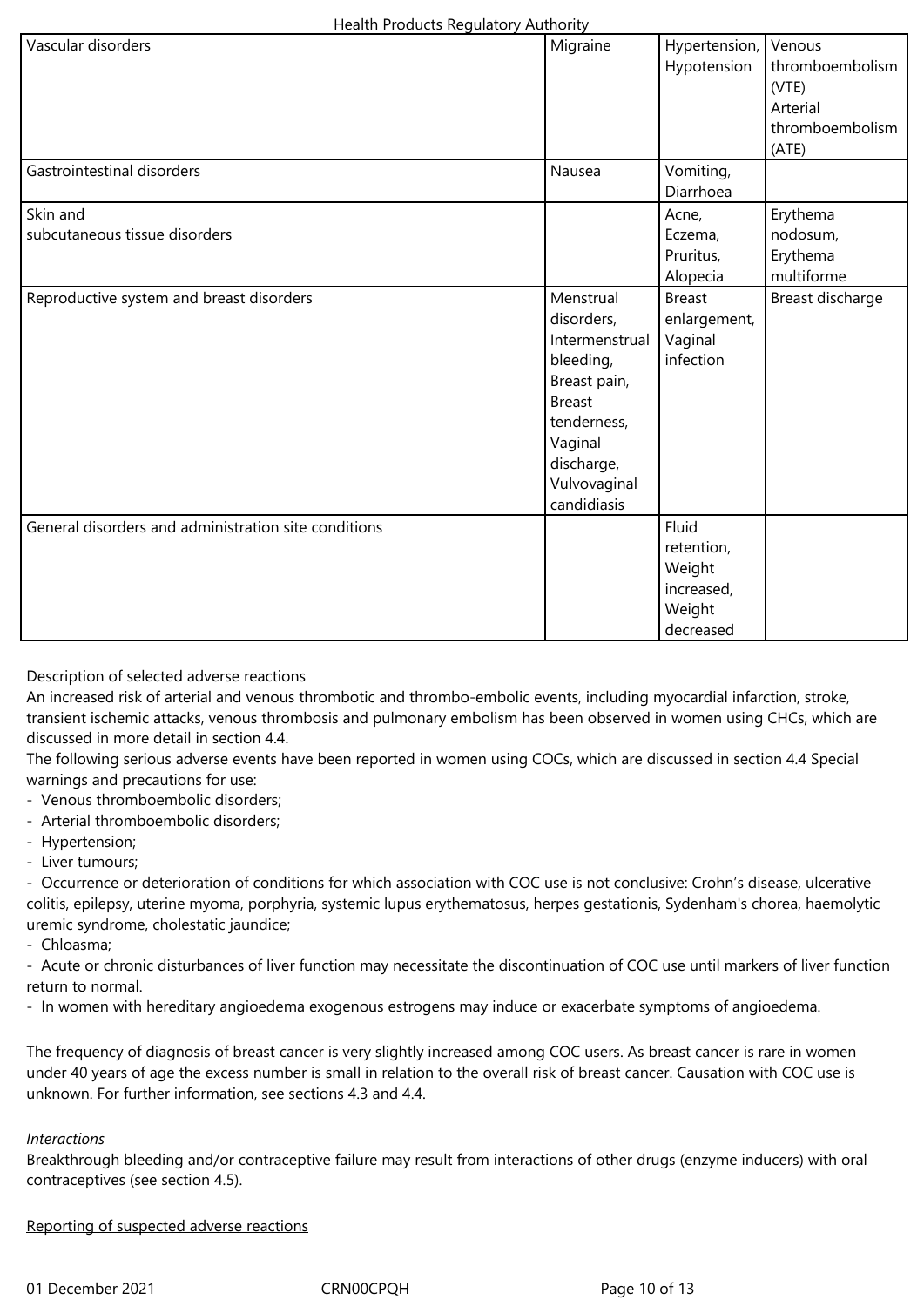adverse reactions via HPRA Pharmacovigilance. Website: www.hpra.ie.

# **4.9 Overdose**

There has not yet been any experience of overdose with [Yasmin. On t](http://www.hpra.ie/)he basis of general experience with combined oral contraceptives, symptoms that may possibly occur in this case are nausea, vomiting and withdrawal bleeding. Withdrawal bleeding may even occur in girls before their menarche, if they accidentally take the medicinal product. There are no antidotes and further treatment should be symptomatic.

# **5 PHARMACOLOGICAL PROPERTIES**

#### **5.1 Pharmacodynamic properties**

Pharmacotherapeutic group (ATC): Progestogens and estrogens, fixed combinations ATC Code: G03AA 12

Pearl Index for method failure: 0.09 (upper two-sided 95 % confidence limit: 0.32).

Overall Pearl Index (method failure + patient failure): 0.57 (upper two-sided 95 % confidence limit: 0.90).

The contraceptive effect of Yasmin is based on the interaction of various factors, the most important of which are seen as the inhibition of ovulation and the changes in the endometrium.

Yasmin is a combined oral contraceptive with ethinylestradiol and the progestogen drospirenone. In a therapeutic dosage, drospirenone also possesses antiandrogenic and mild antimineralocorticoid properties. It has no estrogenic, glucocorticoid and antiglucocorticoid activity. This gives drospirenone a pharmacological profile closely resembling the natural hormone progesterone.

There are indications from clinical studies that the mild antimineralocorticoid properties of Yasmin result in a mild antimineralocorticoid effect.

#### **5.2 Pharmacokinetic properties**

● Drospirenone

#### *Absorption*

Orally administered drospirenone is rapidly and almost completely absorbed. Maximum concentrations of the active substance in serum of about 38 ng/ml are reached at about 1-2 h after single ingestion. Bioavailability is between 76 and 85 %. Concomitant ingestion of food has no influence on the bioavailability of drospirenone.

# *Distribution*

After oral administration, serum drospirenone levels decrease with a terminal half-life of 31 h. Drospirenone is bound to serum albumin and does not bind to sex hormone binding globulin (SHBG) or corticoid binding globulin (CBG). Only 3 - 5 % of the total serum concentrations of the active substance are present as free steroid. The ethinylestradiol-induced increase in SHBG does not influence the serum protein binding of drospirenone. The mean apparent volume of distribution of drospirenone is  $3.7 \pm 1.2$  l/kg.

#### *Biotransformation*

Drospirenone is extensively metabolized after oral administration. The major metabolites in plasma are the acid form of drospirenone, generated by opening of the lactone ring, and the 4,5-dihydro-drospirenone-3-sulfate, formed by reduction and subsequent sulfatation.

Drospirenone is also subject to oxidative metabolism catalyzed by CYP3A4.

In vitro, drospirenone is capable to inhibit weakly to moderately the cytochrome P450 enzymes CYP1A1, CYP2C9, CYP2C19 and CYP3A4.

#### *Elimination*

The metabolic clearance rate of drospirenone in serum is  $1.5 \pm 0.2$  ml/min/kg. Drospirenone is excreted only in trace amounts in unchanged form. The metabolites of drospirenone are excreted with the feces and urine at an excretion ratio of about 1.2 to 1.4. The half-life of metabolite excretion with the urine and feces is about 40 h.

#### *Steady-State Conditions*

During a treatment cycle, maximum steady-state concentrations of drospirenone in serum of about 70 ng/ml are reached after about 8 days of treatment. Serum drospirenone levels accumulated by a factor of about 3 as a consequence of the ratio of terminal half-life and dosing interval.

*Special Populations Effect of renal impairment*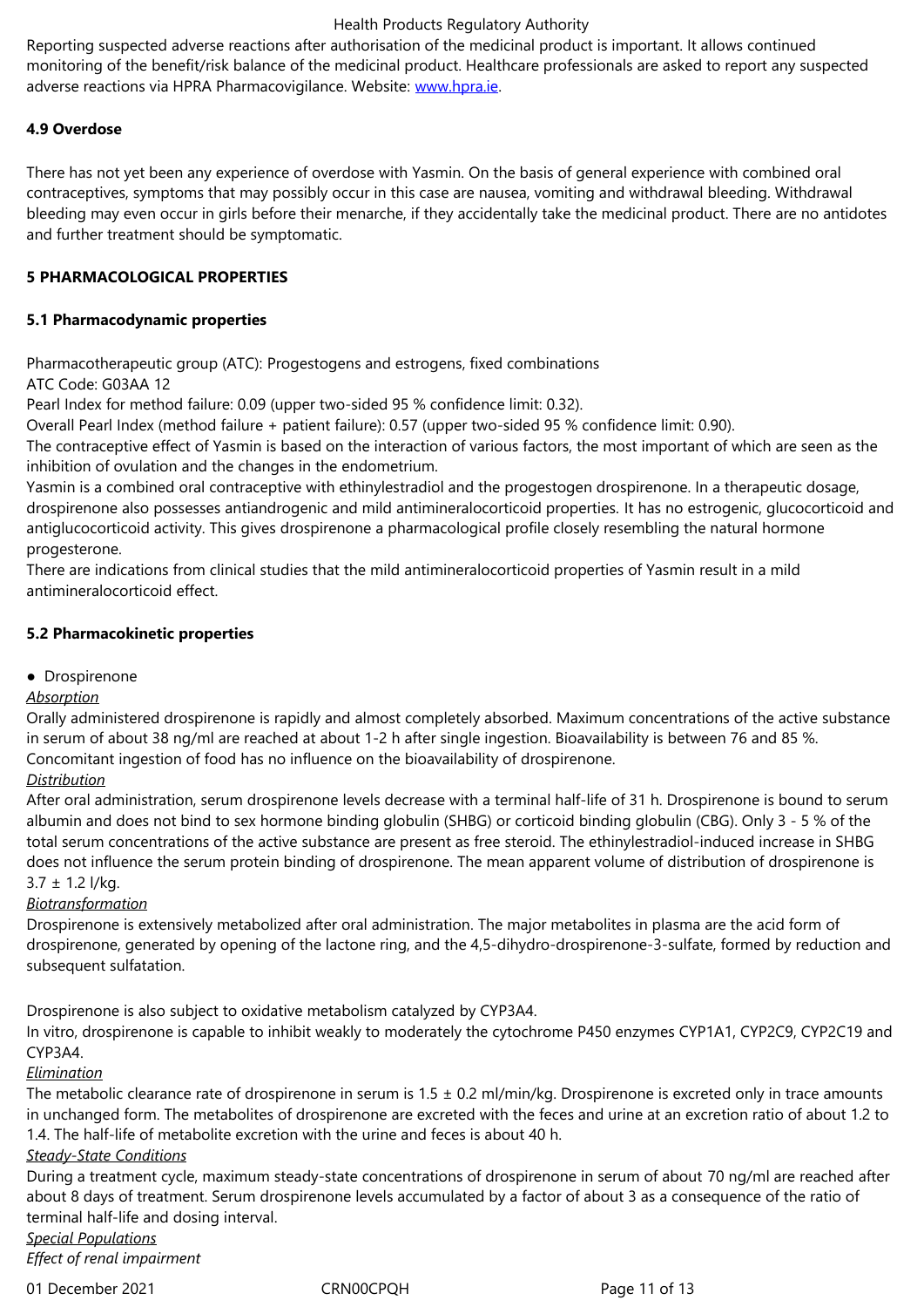Steady-state serum drospirenone levels in women with mild renal impairment (creatinine clearance CLcr, 50-80 mL/min) were comparable to those of women with normal renal function. The serum drospirenone levels were on average 37 % higher in women with moderate renal impairment (CLcr, 30 - 50 mL/min) compared to those in women with normal renal function. Drospirenone treatment was also well tolerated by women with mild and moderate renal impairment. Drospirenone treatment did not show any clinically significant effect on serum potassium concentration.

# *Effect of hepatic impairment*

In a single dose study, oral clearance (CL/F) was decreased approximately 50 % in volunteers with moderate hepatic impairment as compared to those with normal liver function.The observed decline in drospirenone clearance in volunteers with moderate hepatic impairment did not translate into any apparent difference in terms of serum potassium concentrations. Even in the presence of diabetes and concomitant treatment with spironolactone (two factors that can predispose a patient to hyperkalemia) an increase in serum potassium concentrations above the upper limit of the normal range was not observed. It can be concluded that drospirenone is well tolerated in patients with mild or moderate hepatic impairment (Child-Pugh B). *Ethnic groups*

No clinically relevant differences in the pharmacokinetics of drospirenone or ethinylestradiol between Japanese and Caucasian women have been observed.

● Ethinylestradiol

# *Absorption*

Ethinylestradiol is rapidly and completely absorbed after ingestion. After administration of 30 µg, peak plasma concentrations of 100 pg/ml are reached 1-2 hours after ingestion. Ethinylestradiol undergoes an extensive first-pass effect, which displays great inter-individual variation. The absolute bioavailability is approx. 45 %.

# *Distribution*

Ethinylestradiol has an apparent volume of distribution of 5 l/kg and binding to plasma proteins is approx. 98 %.

Ethinylestradiol induces the hepatic synthesis of SHBG and CBG. During treatment with 30 µg ethinylestradiol the plasma concentration of SHBG increases from 70 to about 350 nmol/l.

Ethinylestradiol passes in small amounts into breast milk (0.02 % of the dose).

# *Biotransformation*

Ethinylestradiol is subject to significant gut and hepatic first-pass metabolism. Ethinylestradiol is primarily metabolized by aromatic hydroxylation but a wide variety of hydroxylated and methylated metabolites are formed, and these are present as free metabolites and as conjugates with glucuronides and sulfate. The metabolic clearance rate of ethinylestradiol is about 5 ml/min/kg.

In vitro, ethinylestradiol is a reversible inhibitor of CYP2C19, CYP1A1 and CYP1A2 as well as a mechanism based inhibitor of CYP3A4/5, CYP2C8, and CYP2J2.

# *Elimination*

Ethinylestradiol is not excreted in unchanged form to any significant extent. The metabolites of ethinylestradiol are excreted at a urinary to biliary ratio of 4:6. The half-life of metabolite excretion is about 1 day. The elimination half-life is 20 hours. *Steady-state conditions*

Steady-state conditions are reached during the second half of a treatment cycle and serum levels of ethinylestradiol accumulate by a factor of about 1.4 to 2.1.

# **5.3 Preclinical safety data**

In laboratory animals, the effects of drospirenone and ethinylestradiol were confined to those associated with the recognised pharmacological action. In particular, reproduction toxicity studies revealed embryotoxic and fetotoxic effects in animals which are considered as species specific. At exposures exceeding those in users of Yasmin, effects on sexual differentiation were observed in rat fetuses but not in monkeys.

Environmental Risk Assessment (ERA)

Environmental risk assessment studies have shown that ethinylestradiol and drospirenone have the potential of posing a risk to the aquatic environment (see section 6.6).

# **6 PHARMACEUTICAL PARTICULARS**

# **6.1 List of excipients**

*Tablet core:* Lactose monohydrate Maize starch Pregelatinised maize starch Povidone K25 Magnesium stearate